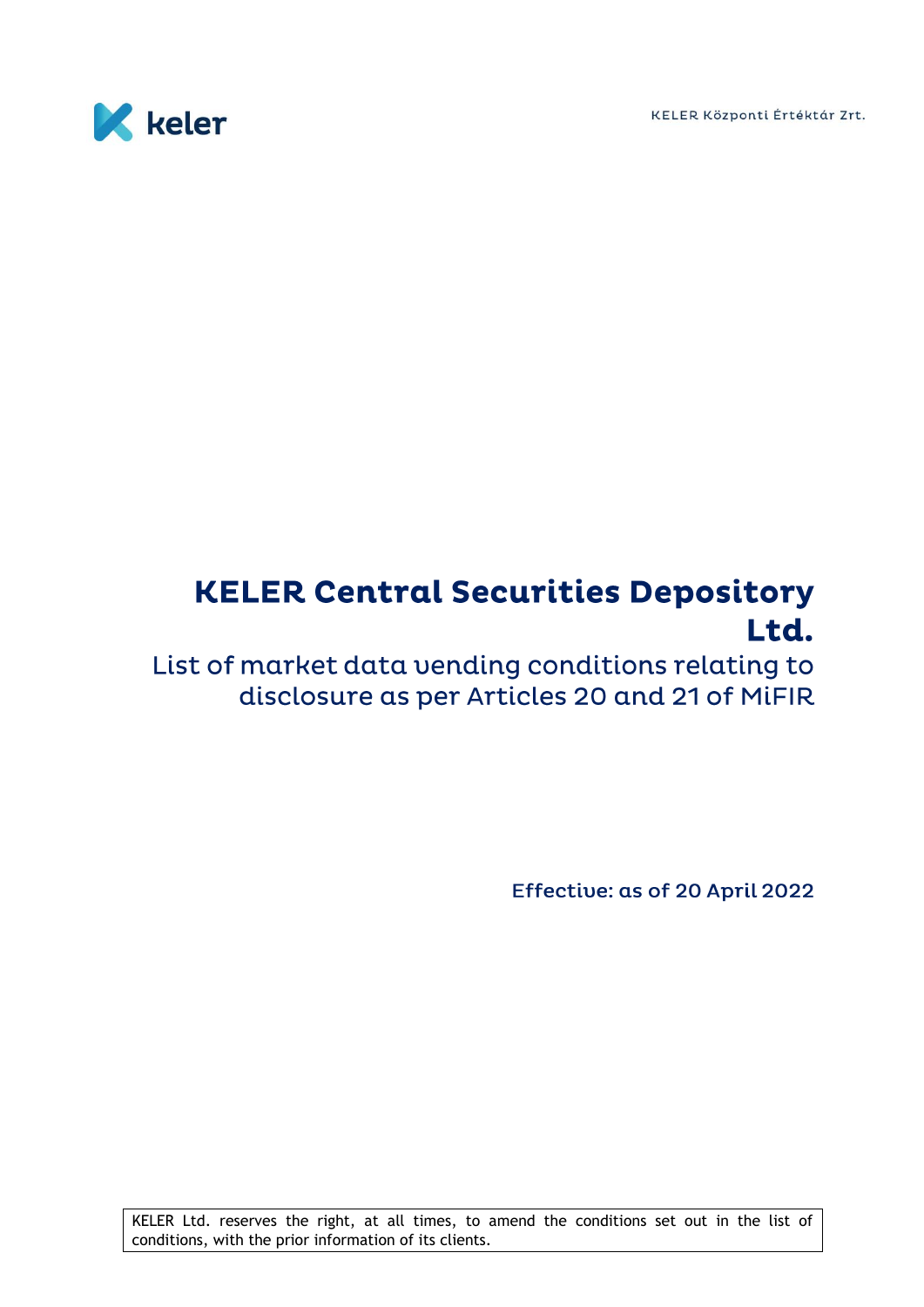

## **I. MiFIR data vending conditions**

KELER Central Securities Depository Ltd. (hereinafter: KELER), in line with Articles 84-89 of Commission Delegated Regulation (EU) 2017/565, makes the real-time market data published by it available on the basis of cost. KELER publishes herein the fees payable for the data vending service.

Under the contract for use conducted with KELER, the Client shall be entitled to use (utilise) the data for the Client's own business purposes. The right of use shall cover the storage and reproduction of trade data, the distribution thereof for resale purposes for consideration, making such data available to the public as well as the modification of the principle of data systemisation.

The Client shall be entitled to reach the data packages provided during the data vending service through the technical user recorded at KELER.

The fees shall apply individually to each technical user who will receive the trade data through the webservice provided by KELER.

KELER fulfils its obligations set out in Articles 84-89 of Commission Delegated Regulation (EU) 2017/565 with the information published on its own website.

## **The provision of real-time post-trade data published by KELER**

| Data vending service               | <b>Fee</b>      | <b>GBR</b>            |
|------------------------------------|-----------------|-----------------------|
| fee of APA post-trade data package | HUF 2.000.000 + | $\parallel$ 11.5.3.1. |
| per user                           | VAT/quarter     |                       |

## **II. Fee policy**

KELER specifies the trade data vending service fees based on the costs incurred, the competition and the value of data to the Clients. KELER specifies the reasonable business markup taking into account the operating profit margin, the return on capital and the market conditions.

KELER applies uniform fees for each user; separate user categories have not been established.

The proportional part of the above fee, relating to the period between the date of entry into force of the data vending contract and the end of the calendar quarter, will be invoiced by KELER to the Client within five (5) business days following the date of entry into force.

KELER does not charge any fee with regard to the data after deferred trading.

With regard to the principles and general rules relating to fee payment and invoicing, the Fee Schedule of KELER shall apply.

According to the cost accounting methodology applied by KELER, the costs relating to the data vending service are divided into the following categories:

 Direct cost of service: regardless of the unit where the costs arise (cost centre), the costs and expenditures attributable directly to the market data vending service based

KELER Ltd. reserves the right, at all times, to amend the conditions set out in the list of conditions, with the prior information of its clients.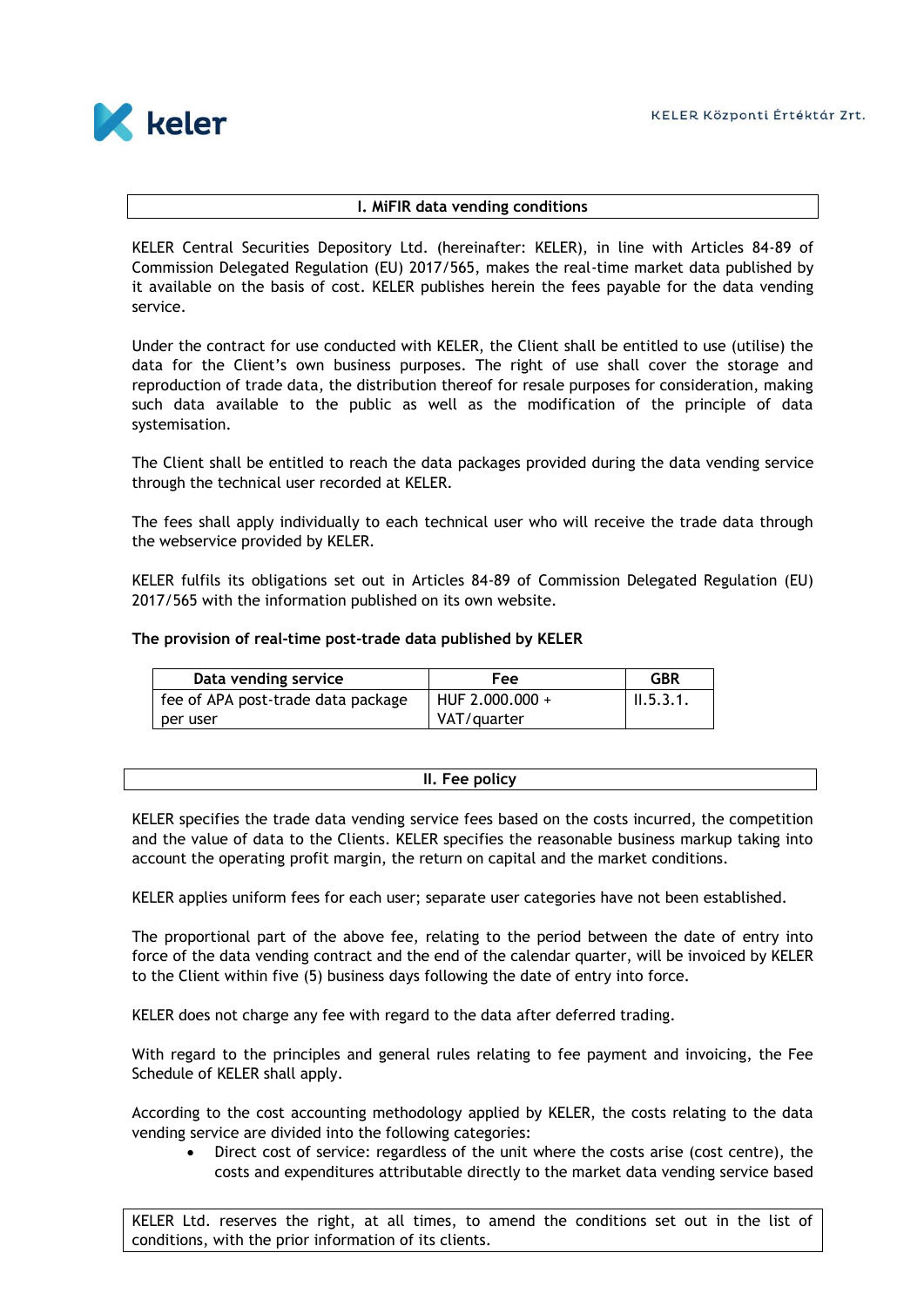

on the invoice content (e.g. support, specification and system design costs relating to developments, experts costs, depreciation)

- Service-related costs of organisational units: costs attributable to a specific service based on the working time map
	- directly attributable costs (e.g. personnel expenditures)
	- service-related costs based on resource drivers (e.g. Internet costs, building maintenance costs)
- Indirect cost of service: allocation to the market data vending service is performed based on the consolidated working time maps of business areas (e.g. IT infrastructure maintenance fees, overheads, insurance costs, supervision fees, financial audit costs, building maintenance costs)